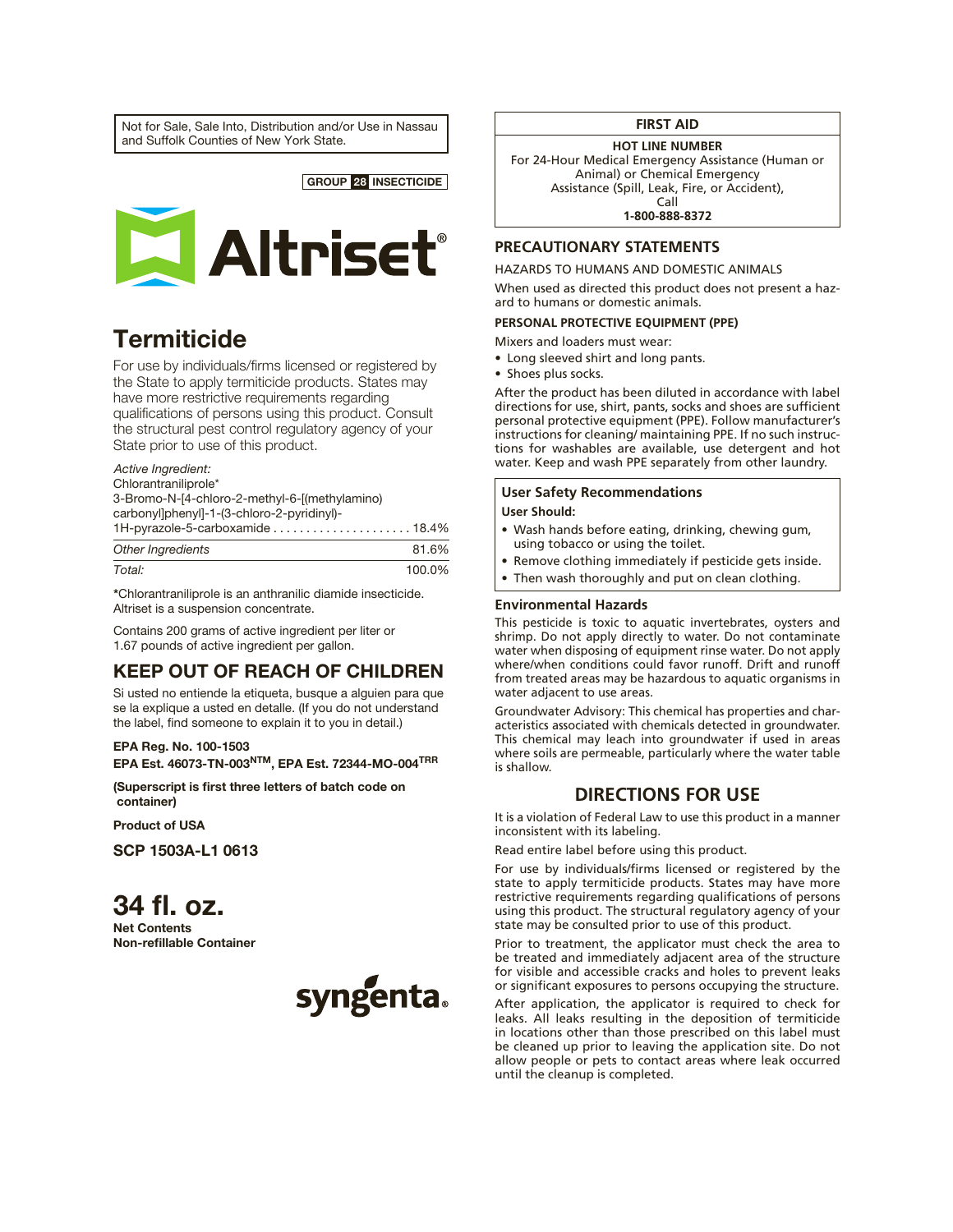Do not apply finished dilution until the location and type of construction of (1) heat or air-conditioning ducts and vents, (2) water and sewer (or plumbing) lines and (3) electrical lines/ conduits are known and identified. Caution must be taken not to contaminate or damage these structural elements and airways.

Do not apply to electrical switches or receptacles or other wiring where electrical hazards exist.

#### **Restrictions**

- Keep people and pets out of area being treated during application.
- Do not contaminate public or private water supplies.
- Do no treat soil that is frozen or water saturated soil that will not accept the termiticide.
- Use anti-back flow equipment on all filling hoses.
- Not for use to control drywood termites.

#### **PRODUCT INFORMATION**

Altriset® is intended for use as a remedial and/or preventive termite control product in both pre and post-construction situations. When treating structures for control/protection against termite infestations to maximize the effectiveness of Altriset apply the product in a manner as to provide a continuous treatment zone. Every attempt to maintain the continuous treatment zone must be made.

Altriset is effective against arboreal, and subterranean termites including species of Nasutitermes, Reticulitermes, Coptotermes, and Heterotermes.

Altriset must be applied by technicians familiar with trenching, rodding, short rodding, sub-slab injection, wood injection systems, reticulation systems (both sub-slab and wall voids) and foam delivery systems.

- Apply Altriset as a 0.05% finished solution to control subterranean termites.
- • Altriset is formulated as a water-based suspension concentrate.
- Altriset may not be completely effective unless conducive conditions (i.e. moisture problems, direct wood to soil contact) are corrected.

#### **APPLICATION PROCEDURES**

Clean application tanks prior to mixing Altriset, especially if the tank has been used to apply a repellent termiticide.

Altriset must be applied as a dilute finished solution using directions contained in the table below.

| <b>Gallons of</b><br>finished<br>0.05% solution | <b>Amount of Altriset</b><br>required to obtain<br>the amount of finished solution |  |
|-------------------------------------------------|------------------------------------------------------------------------------------|--|
|                                                 | 0.34 ounces (10 mL)                                                                |  |
| 25                                              | 8.5 ounces (251 mL)                                                                |  |
| 50                                              | 17 ounces (503 mL) (1 pt. 1 oz.)                                                   |  |
| 100                                             | 34 ounces (1005 mL) (2 pt. 2 oz.)                                                  |  |

#### **Table I: Mixing Table for Altriset**

1 ounce=29.57 mL

#### **Mixing Instructions:**

Application equipment must be clean and free of visible pesticide deposits before mixing Altriset. Mix Altriset in the following manner:

- 1) Use clean, well maintained application equipment.
- 2) Fill applicator tank ¼ to ½ full with water.
- 3) Start pump to begin by-pass agitation and place end of treating tool in tank to allow circulation through hose.
- 4) Shake the container of Altriset well before pouring into tank.
- 5) Add required amount of Altriset according to Table 1, as appropriate.
- 6) Let pump run and allow re-circulation through the hose. 7) Add the remaining amount of water.

NOTE- The mixture should not be stored in the tank overnight. If this cannot be avoided, recirculate the solution before using.

#### **USE INFORMATION**

States may have their own regulatory guidelines or requirements in regard to this label. Pest Management Professionals (PMPs) should check with their state for additional rules and regulations for subterranean termite treatments.

Altriset may be used for post-construction applications to provide remedial or preventive termite protection and for pre-construction treatment.

The Altriset label is organized into four main sections:

- Section 1: APPLICATION TECHNIQUES FOR A COMPLETE PRE- AND POST-CONSTRUCTION TREATMENT
- Section 2: USE DIRECTIONS FOR A COMPLETE CONVENTIONAL POST-CONSTRUCTION TREATMENT
- Section 3: USE DIRECTIONS FOR A PRE-CONSTRUCTION APPLICATION
- Section 4: USE DIRECTIONS FOR APPLICATION TO NON-STRUCTURAL AREAS

## **1.0 APPLICATION TECHNIQUES FOR A COMPLETE PRE- AND POST-CONSTRUCTION TREATMENT**

When used as specified on this label, Altriset provides effective remedial and preventative termite control with the goal of protecting the structure against termites. When applying Altriset, every attempt to maintain the continuous treatment zone must be made.

A variety of application techniques will be used to establish the treatment zones as described below, depending on construction type.

#### **1.1 ESTABLISHING A VERTICAL TREATMENT ZONE**

Vertical treatment zones are established around foundation elements such as walls, pillars, piers and chimney bases, patios and porches, as well as around pipes, conduits and other utilities. Such applications are intended to prevent subterranean termites from entering the structure on or through the treated building component.

When treating adjacent to foundations the treatment must extend from the finished grade to the top of the footing. Where the depth to the footing is greater than 4 feet, the treatment must extend to a minimum depth of 4 feet. Where the footing is shallow, 6 inches or less, the treatment will extend downward adjacent to the footing.

Methods of establishing the vertical treatment zone are 1) trench and treat method (see 1.1.1 for application methods); 2) rod treat (see 1.1.2 for application); and 3) excavation and treated backfill (see 1.1.3 for application methods).

The foundation is to be treated by the trench or treat method or a combination of trench or treat and rod treatment methods. But in places where physical obstructions or soil condition prevent digging a trench adjacent to various building components, treatment may be made by rodding alone.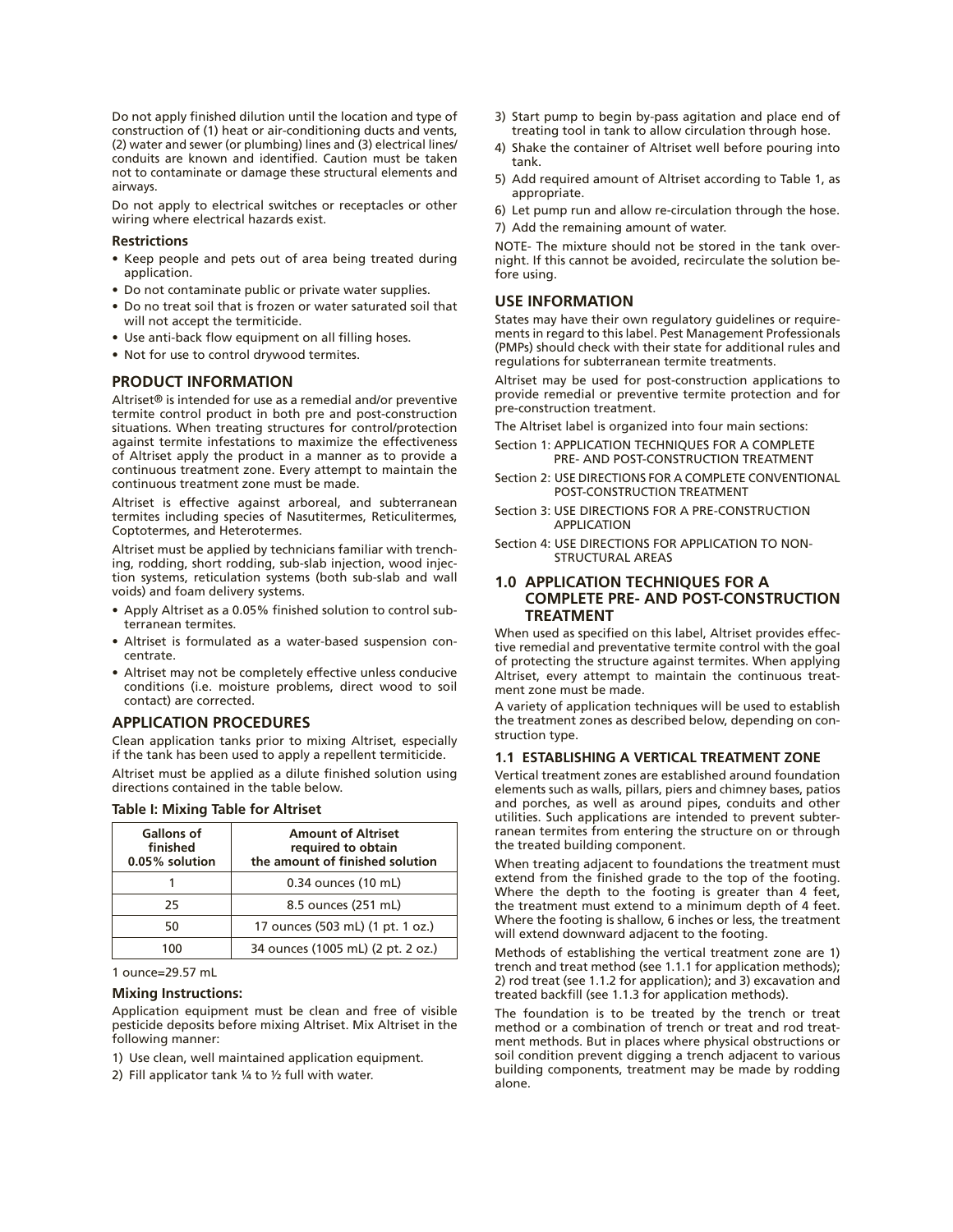If situations are encountered where the soil will not accept the full label application volume, apply half the volume of Altriset finished solution at twice the concentration (0.10%).

#### **1.1.1 Trench and Treat Method**

Dig a trench adjacent to the foundation element or building component to be treated. Trench must extend from the top of the grade to the top of the footing. Trench must be a minimum of 6 inches deep and need not be wider than 6 inches. Apply Altriset to the soil in the trench as the soil is being replaced in the trench. Apply termiticide at the rate of 4 gallons of dilution per 10 linear feet of trench per foot of depth. Mix the dilution with the soil as it is replaced in the trench to maximize dispersion within the treatment zone. Where footings are deeper than 4 feet, treat to a minimum depth of 4 feet. A combination of trench and treat and rod treat method may be used where conditions do not permit trenching the full depth (See 1.1.2).

Where footings are exposed or less than 6 inches below grade it is necessary to trench adjacent to the footing to a depth not to exceed the bottom of the footing. Do not treat below the footing of existing structures.

When treating along a slope it may be necessary to step or terrace the trench to prevent runoff and to create a continuous treatment zone.

Where physical obstructions, such as concrete walkways, driveways, patios, porches, etc. adjacent to foundation elements, prevent trenching, treatment may be made by rodding alone.

When the soil type and/or conditions make trenching impractical, rodding may be used in combination with the trench and treat method. (See Section 1.1.2 below).

#### **1.1.2 Rod Treat Method**

Where soil is accessible and conditions permit trenching, the rod treatment method is to be used in combination with the trench and treat method. However, it is often impractical to dig trenches to the required depth. In such situations treatments may be made by trenching then rodding to the required depth. In addition, as indicated above, physical obstructions and soil conditions often prevent digging a trench adjacent to various building components. In such situations, treatment may be made by rodding alone.

For all rodding applications, where feasible, rodding must be spaced so as to achieve a continuous treatment zone but in no case more than 12 inches apart.

#### **Exposed Soil**

Rod treatments are performed from the bottom of the trench, or from the finished grade when required by conditions above, to the top of the footing or a minimum depth of 4 feet. Altriset is injected into the soil at the rate of 4 gallons per 10 lineal feet per foot of depth to the top of the footing. A directional dispersion (four way) tip will maximize the distribution of the termiticide in the soil. Inserting the rod at an angle parallel to the foundation will improve the dispersion of the termiticide and increase the likelihood of a treatment zone.

#### **Sub-slab Injection**

Rod treatments are used when creating a vertical treatment zone in soil beneath slabs inside and outside of the structure. Before attempting to drill and rod treat soil the applicator must locate heating ducts, water/sewer lines, and electrical lines/conduits. Care must be exercised to not drill or rod into these building elements.

To treat soil beneath slabs drill holes vertically through slab along the foundation or other building component within 6 inches of the expansion joint or slab penetration to be treated. Rod treat soil beneath slab from immediately beneath the slab to the top of the footing at the rate of 4 gallons of Altriset per 10 linear feet per foot of depth to the footing.

In rare situations due to the location of building elements such as heating ducts, water/sewer lines and electrical lines/ conduits, it may be impossible or undesirable to drill and rod treat vertically. In such situations horizontal short rodding practices may be used to establish a continuous treatment zone along the inside perimeter of the foundation.

Where appropriate, holes must be drilled from outside the foundation at an angle, which allows a finished solution of Altriset to be deposited below heating ducts, water/sewer lines, and electrical lines/conduits if present.

Horizontal long rodding practices may only be employed to treat areas underneath the slab that are not accessible by vertical rodding or horizontal short rodding. Long rods exceeding 20 feet in length should not be used.

Inject Altriset into the drilled holes at the rate of 4 gallons per 10 linear feet per foot of depth. A directional dispersion (four-way) tip will maximize the distribution of the termiticide in the soil.

All holes in commonly occupied areas into which material has been applied must be plugged. Plugs must be of noncellulose material or covered by an impervious, non-cellulose material such as Portland cement.

#### **1.1.3 Treated Backfill Method**

- a) Trench and remove soil to be treated onto heavy plastic sheeting or similar material or into a wheel-barrow.
- b) Treat soil at the rate of 4 gallons of Altriset per 10 linear feet per foot of depth of the trench, or 1 gallon of Altriset per 1.0 cubic foot of soil. Mix thoroughly into the soil taking care to contain the liquid and prevent runoff or spillage.
- c) After the treated soil has absorbed the finished Altriset solution, return the soil to the trench.

## **1.2 ESTABLISHING A HORIZONTAL TREATMENT ZONE**

Horizontal treatment zones are established to stop or prevent subterranean termites from entering in crawlspaces that are inaccessible for vertical treatment and for treating soil to be covered by concrete slab floors. Horizontal treatment may also be used to protect stored items such as firewood.

Horizontal applications are made by applying 1 to 1.5 gallons of Altriset at low pressure (no more than 25 psi) to the surface of the soil to be treated per 10 square feet.

In the case of pre-construction applications, the treatment must be performed before the vapor barrier is installed.

#### **1.3 TREATMENT OF UNIT MASONRY WALLS AND FOUNDATION ELEMENTS**

Treatment of unit masonry walls such as hollow block, multiple brick, tile and combinations of these materials is intended to stop or prevent termites from entering the structure through these construction elements. When using this treatment, access holes should be drilled below the sill plate and should be as close to the footing as practical.

Where feasible, holes must be drilled in a continuous line so as to inject termiticide into all known voids. Inject termiticide into holes at a rate equal to 2 gallons per 10 linear feet of footing using a nozzle pressure of not more than 25 psi.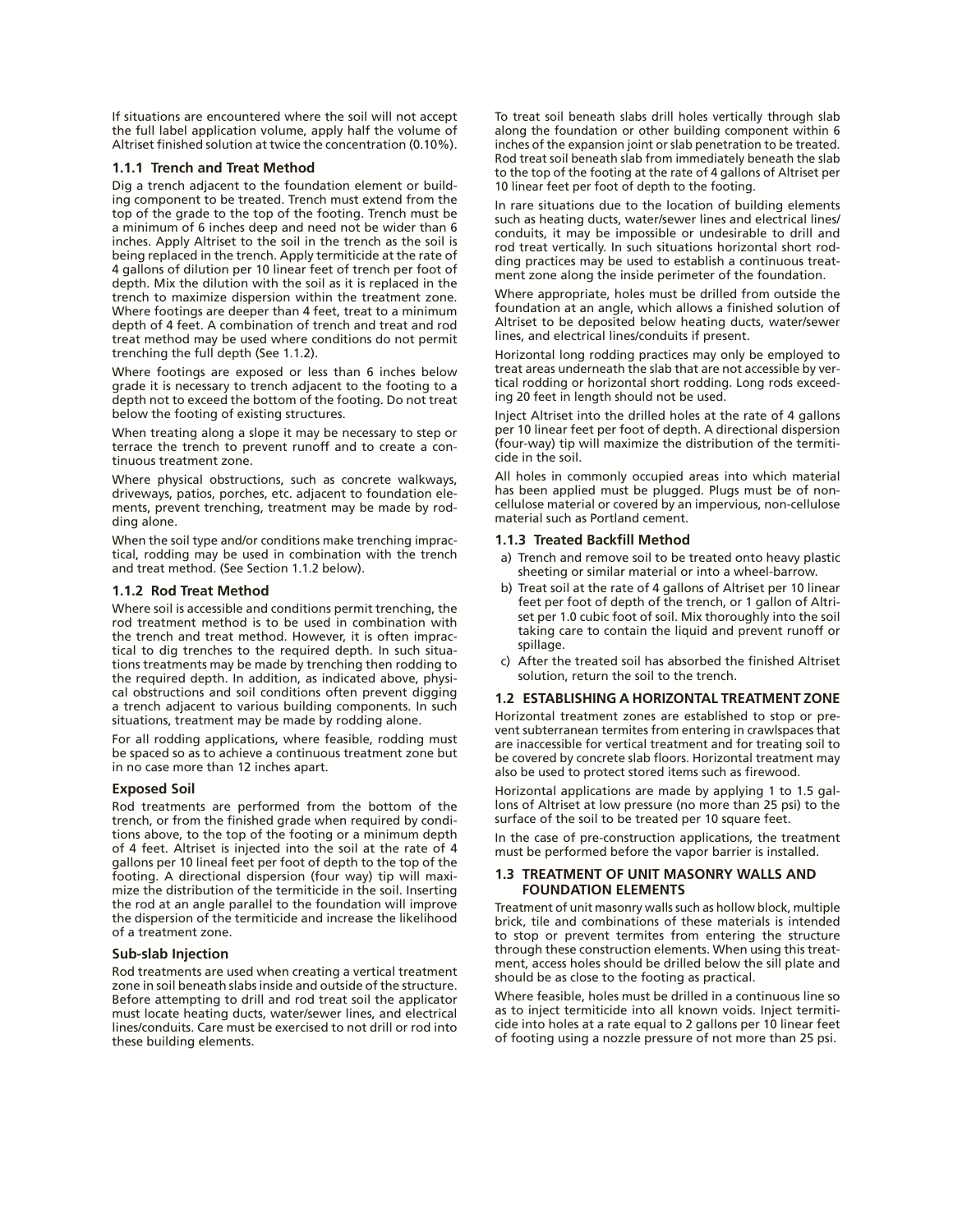Treatment of voids in block, brick or rubble foundation walls should be closely examined. Applicators must inspect areas of possible runoff as a precaution against application leakage in the treated areas. Some areas may not be treatable or may require mechanical alteration prior to treatment.

Foam application may be used to maximize dispersion of termiticide when treating masonry voids. (See Foaming Instructions in Section 1.5 below.)

#### **1.4 TREATMENT OF ABOVE GROUND TERMITE INFESTATIONS**

Treatment may be made by direct application of Altriset for control of aerial termite colonies, carton nests, termites in localized areas of wood structures, and termites infesting trees or building voids. Apply Altriset at the 0.05% dilution to these infested areas.

#### **1.4.1 Surface Treatment**

Wood surfaces may be sprayed or misted with a 0.05% solution or, where appropriate, use a sufficient volume of foam. For inaccessible surfaces, drill and treat the interior of structural voids. Surfaces treated may include exposed wooden surfaces in crawlspaces, basements, or attics, wooden exterior surfaces such as decks, fencing, or siding, structural voids, channels in damaged woods, in spaces between members of a structure, and junctions between wood and foundations. Apply by brushing or as a coarse, low pressure (about 20 psi) spray to wood surface; apply sufficient volume to cover the surface to the point of wetness, but avoid applying to the point of runoff. When spraying overhead in living areas, cover surfaces below the treated area with plastic sheeting or similar material. Avoid contact with treated surfaces until spray deposits have dried. Retreat as needed to maintain protection.

#### **1.4.2 Wood injection**

For injection, use a pointed injection tip to inject finished solution of Altriset as a liquid or foam to voids or galleries in damaged wood, carton material, between wood structural members between wood and foundation elements and similar areas. Multiple injection points to varying depths may be necessary. Spacing of the holes will depend on the distribution of insect activity and galleries. Injection holes may be clustered in areas with insect activity as indicated by damage, live insects or other detection methods.

Care should be taken to avoid electrical wiring, plumbing, etc, when drilling and injecting. Do not drill completely through wood.

When applying foam for wall void, galleries and spot application use an expansion ratio of greater than or equal to 25:1.

#### **1.5 FOAMING INSTRUCTIONS**

Construction practices, soil substance or other factors can create situations where a continuous treatment zone cannot be achieved using conventional liquid treatment alone. In such situations, conventional liquid application methods may be supplemented through the use of foam generationequipment.

Treatment of filled stoops and porches, chimney bases, piers, soil under concrete slabs, block voids, behind masonry, other veneers and stud walls are examples where foam applications may be useful. Foam applications to wall voids in stud walls should utilize dry foam only (25:1 expansion ratio). Only apply foam to wall voids where termites or termite damage are detected or suspected.

In general, foam only applications are appropriate when attempting to maximize horizontal coverage in areas where there is no deep foundation or footing (e.g. around plumbing entries, settling under slabs, and near cracks in concrete).

In areas where both lateral spread and deeper vertical penetration of the termiticide are needed both foam and liquid should be used (e.g. adjacent to foundation walls).

Foam and liquid applications must be consistent with the volume and active ingredient instructions in order to ensure proper application has been made. At least 75% of the gallons of the finished Altriset solution must be applied as a typical liquid treatment. The remaining gallons must be delivered to appropriate locations using a foam application.

The total amount of product applied with the combination of foam and liquid finished solution should be equivalent to that of an application of liquid finished solution only. Foam applications are generally a supplement to liquid treatments, but may be used in difficult to access spot treatment locations.

#### **Foam Mixing Instructions and Application**

Prepare the finished solution of Altriset and mix it with manufacturer's specified volume of foaming agent to provide a continuous treatment zone at the recommended rate for specific applications (provided in the text of this label). The foaming agent that is used must be non-repellant to the target termite species. If sufficient foam volume cannot be applied to achieve the recommended rate of Altriset required, apply additional finished solution of Altriset as liquid to assure proper treatment volumes and concentration in the treatment zone.

#### **Table II: Mixing Table for Altriset Foam**

| <b>Altriset</b><br><b>Use Dilution</b> | Gallons of<br><b>Finished</b><br><b>Solution</b> | Foam<br><b>Expansion</b><br>Ratio* | <b>Finished</b><br>Foam<br>(Gallons) |
|----------------------------------------|--------------------------------------------------|------------------------------------|--------------------------------------|
| 0.05%                                  | 1.0                                              | 25:1                               | 25                                   |
|                                        | 1.66                                             | 15:1                               |                                      |
|                                        | 2.5                                              | 10:1                               |                                      |
|                                        | 5.0                                              | 5:1                                |                                      |

**\*** Add the manufacturer's recommended quantity of foaming agent to the Altriset solution.

For wall voids, galleries and spot applications use an expansion ratio of greater than or equal to 25:1; for subsurface applications, concrete block, etc., use an expansion ratio of greater than or equal to 5:1 to 15:1.

## **2.0 USE DIRECTIONS FOR A COMPLETE CONVENTIONAL POST-CONTSTRUCTION TREATMENT**

For applications made after the final grade is installed for the purpose of protecting the structure from termite infestations and/or controlling existing termite populations the applicator must use the methods described below. Apply Altriset using a concentration of 0.05% for post-construction use.

#### **2.1 EXTERIOR TREATMENT**

The exterior application with Altriset must be applied in such a way as to provide a continuous treatment zone to prevent termites from infesting the structure. Read and follow application volume use directions on this label.

#### **2.1.1 Crawl space, Plenum, Concrete Slab and Basement Construction**

Establish a vertical treatment zone around the entire perimeter of the structure to be treated as described in Section 1.1. Use one or more of the techniques described as required to establish a continuous vertical treatment zone around the entire perimeter of the structure.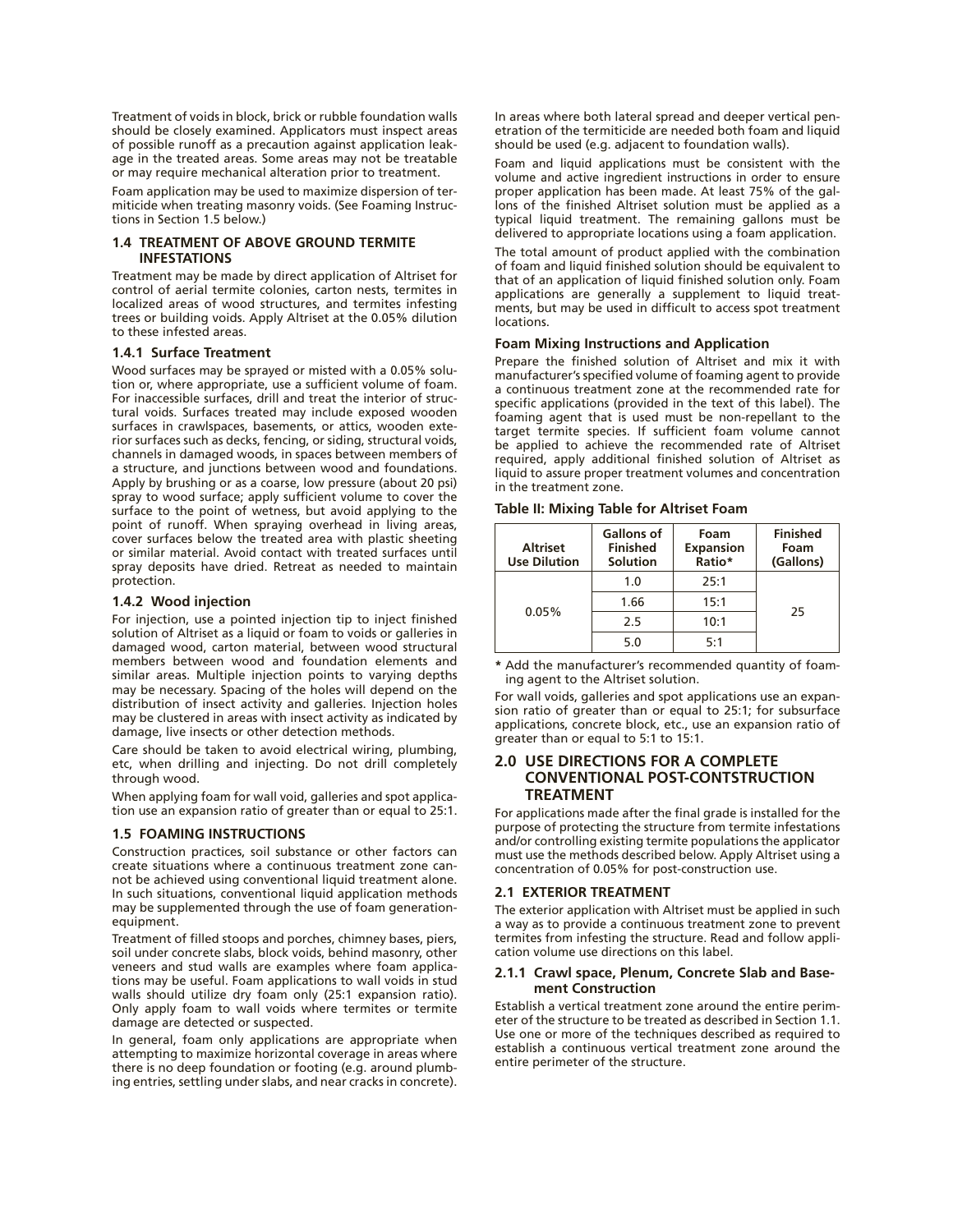#### **2.1.2 Exterior Obstructions**

## **Slabs on grade (such as walkways, patios, driveways etc.)**

Drill vertically through slab to establish a vertical treatment zone around the entire perimeter of the structure to be treated beneath all adjacent slabs as described in Section 1.1.2.

#### **Earth Filled Slabs**

Where earth-filled slabs abut the foundation wall, drill slabs vertically and treat soil beneath slab as described in Section 1.1.2.

Alternatively, the applicator may use the horizontal rod/treat technique when vertical drilling is not possible or desirable due to slab finish. Where earth-filled slabs are deep, it may be necessary to long rod several times at increasing depths.

#### **2.1.3 Treatment of structures with adjacent well, cisterns or other water bodies**

Do not treat soil within 5 feet of a well or cistern. When treating soil between 5 and 10 feet of a well or cisterns, the treated backfill method must be used. Where a risk of contamination exists due to the proximity of a well cistern or other water body use the excavation and treated backfill method of application as described in Section 1.1.3. Prior to treatment, if feasible, expose the water pipe(s) coming from the well to the structure, if the pipe(s) enter the structure within 3 feet of the grade.

#### **2.1.4 Accessible Crawlspaces**

Treat accessible crawlspaces as described below:

Before Treatment: Turn off the air circulation system of the structure, and as added precaution, vacate people and pets from the crawlspace, until application has been completed and all Altriset has been absorbed by the soil.

#### **Pillars, pilasters, chimney bases, utilities etc.**

Establish a vertical treatment zone of Altriset around all pillars, utilities and chimney bases in accordance with Section 1.1.

#### **Foundation walls**

Establish a vertical treatment zone at the base of foundations walls. Treat in accordance with Section 1.1.

#### **2.1.5 Inaccessible Crawlspaces**

Before treatment, turn off the air circulation system of the structure until application has been completed and all Altriset has been absorbed into the soil. For inaccessible interior crawlspace areas, such as areas where there is insufficient clearance between floor joists and ground surfaces to allow operator access, excavate, if possible, and treat according to Section 2.1.4 for accessible crawl spaces. Otherwise, apply one, or a combination of the following two methods:

- a) To establish a horizontal treatment zone, apply to the surface 1 gallon of Altriset per 10 square feet overall using a nozzle pressure of less than 25 psi. and a coarse application nozzle. For an area that cannot be reached with the application wand, use one or more extensions to make the application to the soil. Do not broadcast at pressures greater than 25 psi.
- b) To establish a horizontal treatment zone, drill through the foundation wall or through the floor above and treat the soil at a rate of one gallon of Altriset per 10 square feet. Drill spacing intervals must not exceed 16 inches apart. Some states have smaller intervals so check state regulations.

#### **2.1.6 Garages**

To treat soil under the slab, drill vertically through the slab along the interior perimeter of the garage foundation as described in Section 1.1.2. Treatment along concrete expansion joints, cracks, plumbing, and utility services penetrating the slab should be performed. It may be necessary to drill holes along one side of the slab adjacent to an interior partition wall if there is clear evidence of termite activity or damage to the wall.

#### **2.2 INTERIOR CONCRETE FLOORS**

Sub-slab injection treatments should be made from inside the structure or, in cases where this is not possible, by drilling through the foundation from the outside as directed in Section 1.1.2 above.

Prior to making any treatments, locate all heating/air conditioning ducts, vents, water/sewer lines and electrical lines/ conduits.

#### **2.2.1 Bath Traps/ Drain Pipes/ Utility Penetrations**

To treat exposed soil or soil covered with tar or similar sealant around plumbing and/or drainpipe areas and/or utility penetrations, tar or sealant may have to be removed to allow for adequate soil treatments. An access door or inspection portal may be installed if one is not already present. After inspection and removal of all wood/cellulose debris, the soil is treated by rodding or drenching the soil with Altriset. Treat with a minimum of 1 gallon to a maximum of 4 gallons of finished solution per square foot.

#### **2.2.2 Shower Drains**

Drill through slab adjacent to shower drain and apply Altriset by sub-slab injection to the soil below. Foam application may be used to ensure maximum dispersion. Multiple access points may be drilled adjacent to the drain.

Treat soil with a minimum of 1 gallon but no more than 4 gallons of finished solution per shower drain. Horizontal rodding may be used to access and treat the soil associated with the shower drain if a horizontal treatment is required.

#### **2.2.3 Fixed Sub-slab Delivery Systems for Sub-slab Treatment**

Sub-slab insecticidal delivery systems such as permanently installed piping or flexible tubing may also be used to deliver product to critical inaccessible areas under the slab such as concrete expansion joints, cracks, plumbing utility services penetrating the slab etc. Follow manufacturer's directions for use of the delivery system to ensure that the insecticide is distributed evenly throughout the treatment zone. For these systems, the finished solution of Altriset must be applied at the rate of 1 gallon per 10 square feet.

## **2.3 PLENUM CONSTRUCTION**

Before treatment: turn off the air circulation system of the structure until application has been completed and all Altriset has been absorbed into the soil. For interior treatment of plenum structures that use a sealed under floor space to circulate heat and/or cooled air throughout the structure follow these instructions:

- 1) Remove the sealing fabric and anything on the sealing fabric to expose soil no more than 18 inches adjacent to all foundation structures including, foundation walls, interior piers, pipes, and other structures with soil contact. Follow the instructions listed in Section 1.1.
- 2) After the finished solution of Altriset has been absorbed by the soil; replace the sealing fabric and anything to be placed on the sealing fabric to its original, pre-treatment position.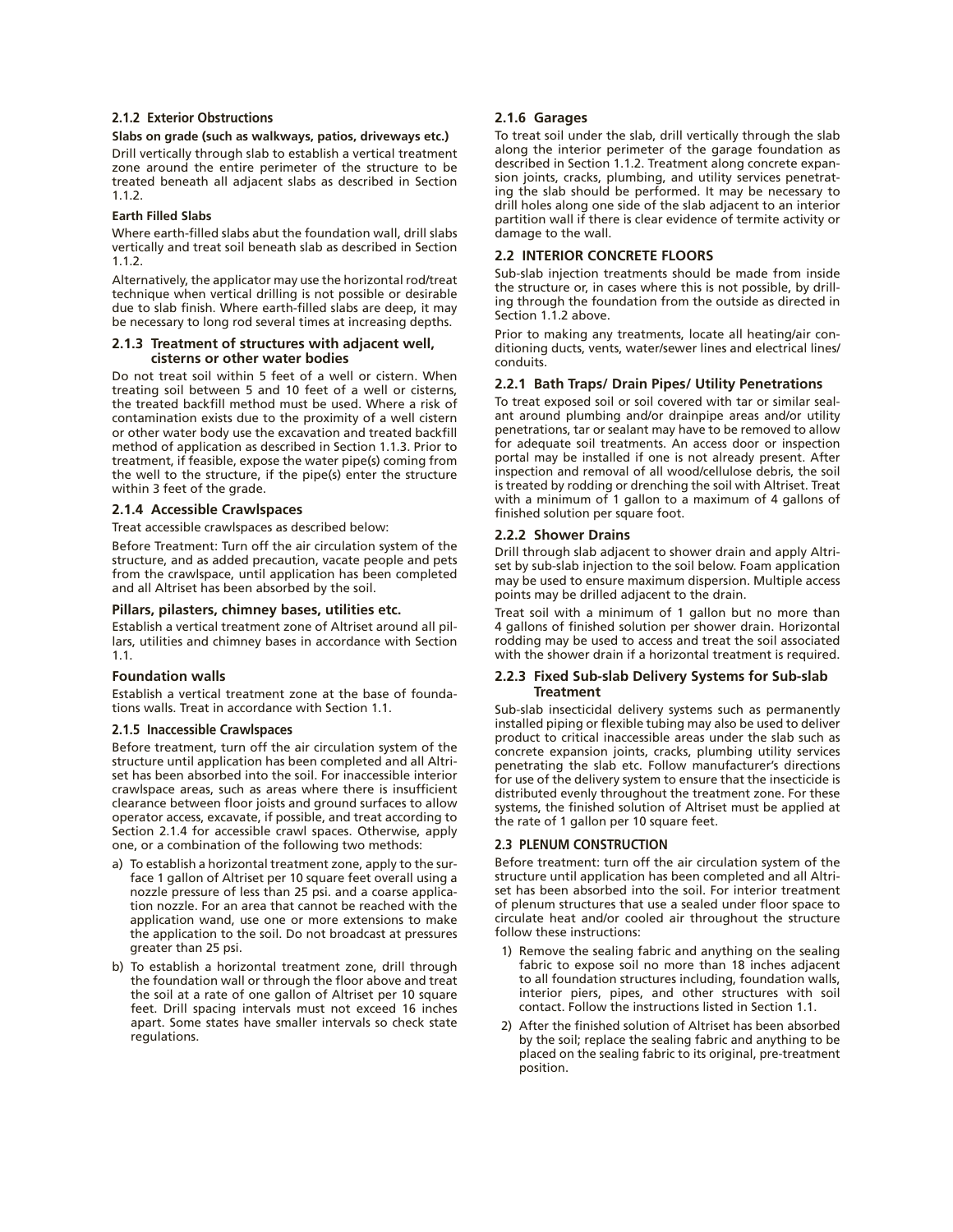#### **2.4 ABOVE GROUND TERMITE INFESTATIONS**

For control of termite aerial colonies, carton nests, termites in localized areas of wood structures, and termites infesting trees or building voids, apply Altriset at the 0.05% dilution to these infested areas. These infested areas in building voids, crawl spaces, attics and trees can be treated directly by injecting a solution of Altriset using a pointed injection tool. Multiple injection points to varying depths may be necessary. Altriset foam application to these areas may also be conducted. Wood material may also be treated using the methods described in Section 1.4.

#### **2.4.1 TERMITE CARTON NESTS**

It is desirable to physically remove carton nest material from the structure when such nests are found. If this is not feasible, termite carton nests in building voids, crawlspaces, and attics must be treated directly by injecting solution of Altriset using a pointed injection tool.

Multiple injection points to varying depths may be necessary. Wood material associated with carton nest may also be treated using the injection method described in Section 4.2 of this label.

#### **2.5 UNIT MASONRY FOUNDATIONS AND VOIDS**

Voids within unit masonry walls, pillars, chimney bases etc. should be treated with Altriset as described in Section 1.3.

Foam application may be used to maximize dispersion.

#### **2.6 RETREATMENT INSTRUCTIONS**

Retreatment for Subterranean termites in or along the outside perimeter of the structure may only be performed if there is clear evidence of re-infestation or disruption of the treatment zone due to construction, excavation, or landscaping and/or evidence of the breakdown of the termiticide treated area in the soil.

These vulnerable or re-infested areas may be retreated in accordance with application techniques described in this label. The timing and type of these treatments will vary depending on factors such as termite pressure, soil types, soil conditions and other factors, which may reduce the effectiveness of the treatment zone.

## **3.0 USE DIRECTIONS FOR A PRE-CONSTRUCTION APPLICATION**

FOR PRE-CONSTRUCTION TREATMENTS, UP TO AND INCLUD-ING TREATMENT OF FINAL GRADE, DO NOT APPLY AT A LOWER DOSAGE AND/OR CONCENTRATION THAN SPECIFIED ON THIS LABEL.

Prior to each application, applicators must notify the general contractor, construction superintendent, or similar responsible party, of the intended termiticide application and intended sites of application and instruct the responsible person to notify construction workers and other individuals to leave the area to be treated during application and until the termiticide is absorbed into the soil. Apply Altriset using a concentration of 0.05% for pre-construction use.

#### **3.1 HORIZONTAL TREATMENT ZONES**

Establish a horizontal treatment zone beneath all slabs including but not limited to floor slabs, carports, porches, basement floor and entrance platforms, in accordance with Section 1.2 Establish a Horizontal Treatment Zone. If fill beneath slab is gravel or other course aggregate apply at the rate of 1.5 gallons per 10 square feet. Application must be made before the vapor barrier is installed.

### **3.2 VERTICAL TREATMENT ZONES**

Establish a continuous vertical treatment zone around all foundation elements including but not limited to foundation walls, pillars, pilasters and chimney bases. In addition, establish a vertical treatment zone around pipes, utility penetrations and similar penetrations in floor slabs. Vertical treatment zones must be established in accordance with Section 1.1.

#### **3.3 USE OF ALTRISET WITH OTHER TERMITE CONTROL PRODUCTS**

When a borate based termite control product or a termite bait product is used as the primary pre-construction treatment for subterranean termites and is applied according to label directions and local regulations allow Altriset may be applies as an exterior perimeter preconstruction treatment at the 0.05% concentration (see Section 1.0). Altriset must be applied to provide a continuous treated zone along the exterior foundation of the structure. A complete and thorough horizontal pre-construction treatment with Altriset under the concrete slab is optional. Altriset may also be applied to critical areas of the interior of the structure. These areas include plumbing and utility entry sites, bath traps, shower drain penetrations, expansion joints, foundation cracks, and areas of known or suspected termite activity.

## **4.0 USE DIRECTIONS FOR APPLICATION TO NON-STRUCTURAL AREAS**

For control of termite populations in posts, poles, landscape elements and outdoor monitoring devices.

These treatments are not a substitute for structural treatment but are intended only to protect the article to which treatment is applied. If the structure is identified as infested, refer to the procedures described in other sections regarding treatment of infested structures.

## **4.1 POSTS, POLES**

Previously installed posts, poles, landscape ornamentation or signs may be treated with solution of Altriset in accordance with the appropriate portion of Section 1.1. When sub-surface injecting/rodding, treat all sides to create a continuous treatment zone.

#### **4.2 TREES**

Non-edible fruit and nut bearing trees infested with termites may be treated by drilling into tree cavities or termite galleries or termite carton nests. Detection of the location of the termite infestation should be done through visual inspection and if appropriate the use of detection tools. Treatment may be done by injecting solution of Altriset into the infested tree cavity or termite gallery or termite carton nest in the tree using a pointed injection tool. Refer to Section 1 for aid in thorough delivery of termiticide. Multiple injection points to varying depths may be required. In addition, if termite infestation is suspected to extend into soil around or beneath the tree, soil area in the perimeter of the tree or at base of tree may be rod treated. Multiple injection points may be required.

#### **4.3 FIREWOOD, STUMPS, LOGS, OTHER OUTDOOR CELLULOSE MATERIALS**

If cellulose material such as infested firewood, stumps, felled tree material or other cellulose materials will not be removed from the surroundings of a structure, treatment with finished solution of Altriset may be applied to control an infestation. The surface of the soil under the cellulose material may be treated by using finished solution of Altriset at the rate of 1 gallon per 10 square feet.